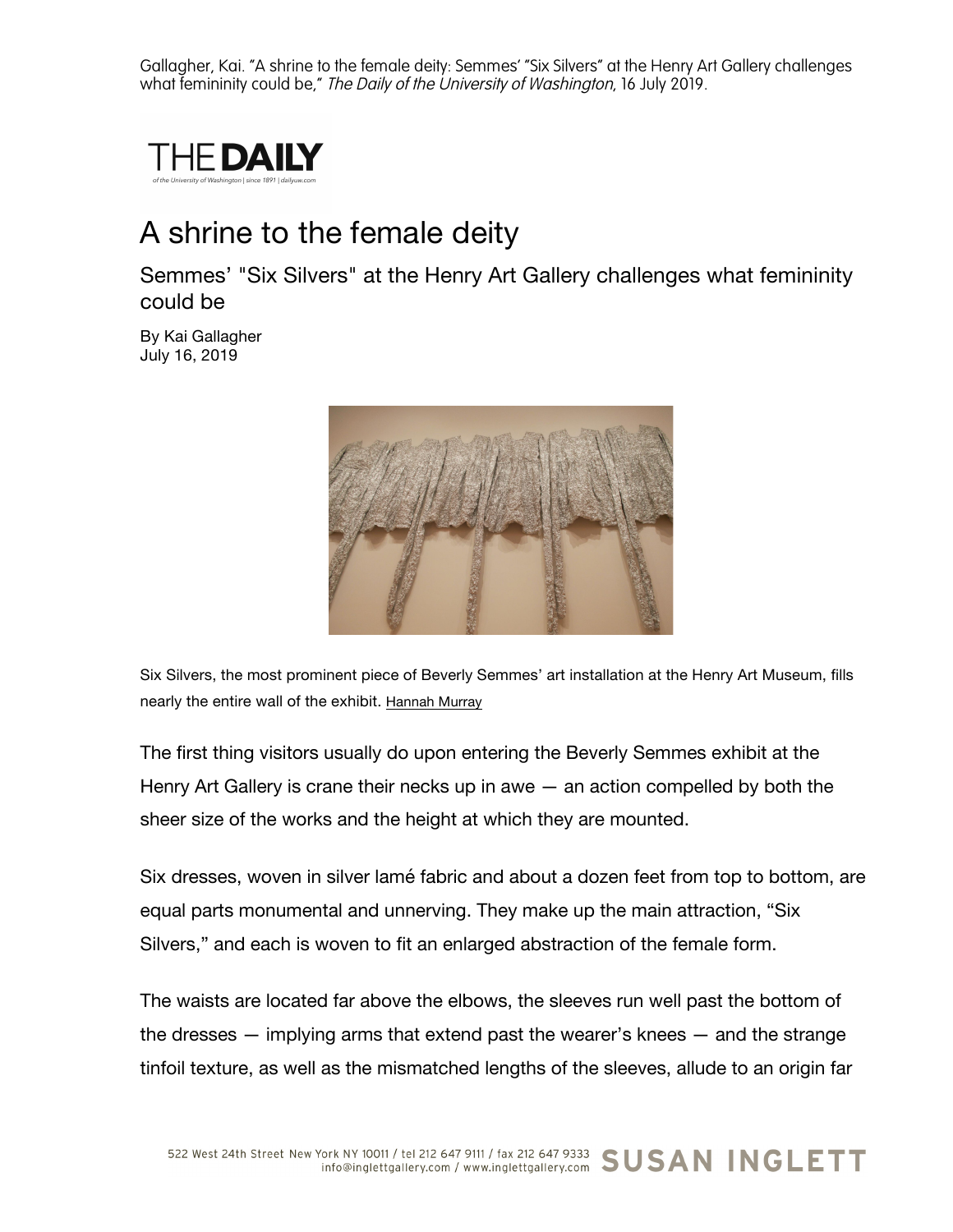Gallagher, Kai. "A shrine to the female deity: Semmes' "Six Silvers" at the Henry Art Gallery challenges what femininity could be," The Daily of the University of Washington, 16 July 2019.

from any factory. The features suggest a wearer that, while unmistakably human and female, is also a bizarrely proportioned titan.

The atmosphere seems to be one of crude worship, a temple created by a civilization long past to honor a beautiful monster.

Two paintings on either side of the dresses extend on this theme. The women shown stand tall, their shirts open, their chests bare, and the floral patterns on their leg-wear beaming proudly. They are beautiful, like the dresses, but there is a similarly grotesque element that becomes apparent only upon close consideration.

Each is displayed in front of a nightmarish crimson background, its visibly frantic brushstrokes further suggesting a creation led by feverish worship. Their expressions are akin to the deified ancestors portrayed by Easter Island's Moai statues — solemn, resolved, beckoning their viewers to offer something worthy of their attention.

The eye, in seeking to establish scale, can only grasp at what appears to be a doorway in the background.

But if this is indeed an entrance to the room, then the female figures are of monumental height — the dresses of "Six Silvers" would be a fitting piece of clothing in their dressers. Taken together, the arrangement of the dresses and paintings makes the exhibit feel like a place of worship  $-$  a shrine to an ancient and powerful set of figures, to be both feared and respected unquestionably. To look up to the neckline of the dresses and imagine the colossal being that could inhabit it invokes both dread and reverence.